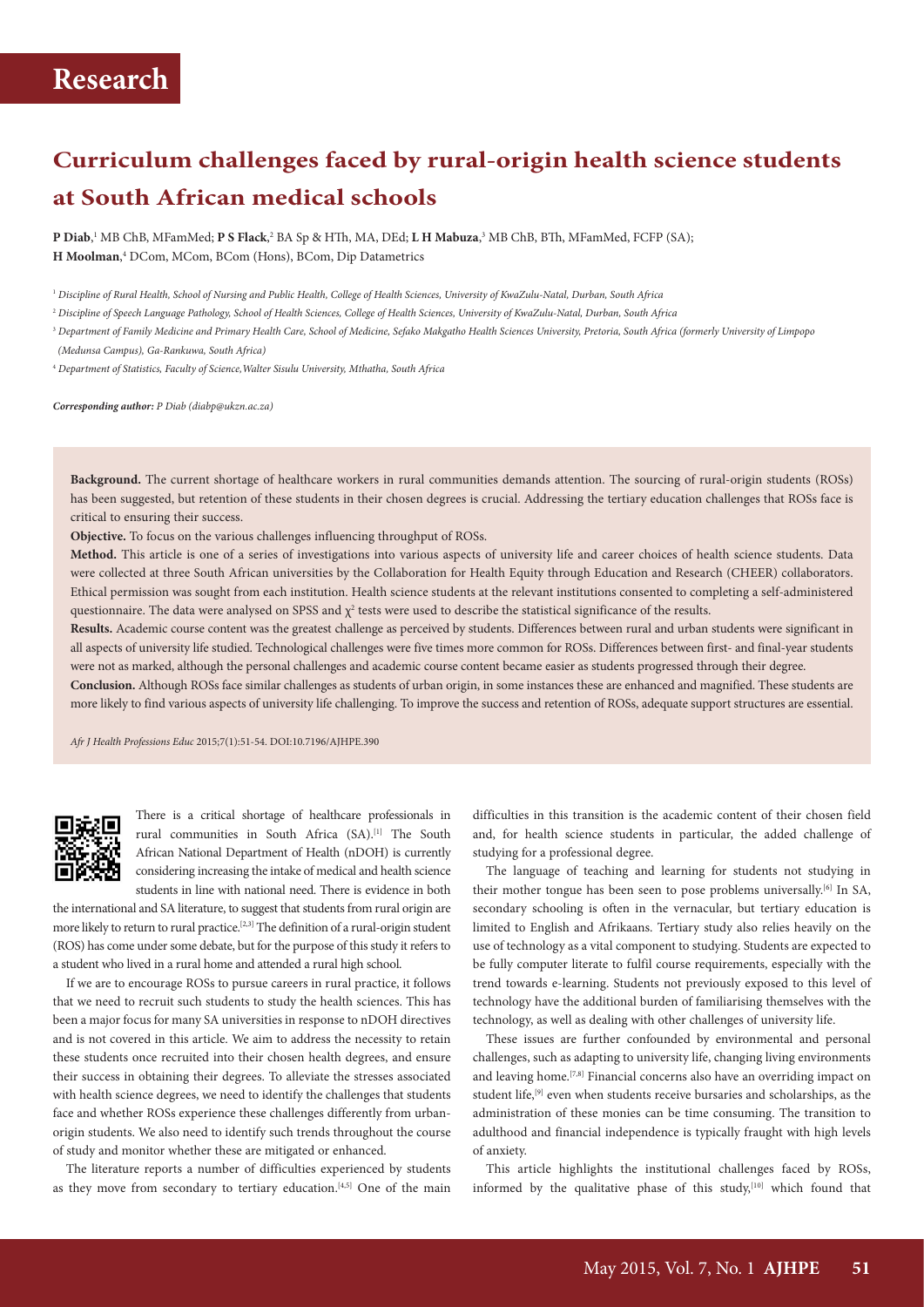# **Research**

they face a common set of challenges regardless of their institution and/or field of study. These are academic course content, personal (e.g. home background), environmental (e.g. acclimatising to university life) and financial challenges, language of teaching and learning, and technology. The purpose is not to compare universities or even disciplines, but to highlight the broader, common challenges ROSs grapple with. We focus on challenges that do not seem to dissipate as students settle into university life – issues that remain challenging across their entire study period.

## **Methods**

This article reports on phase two of a study conducted between August and October 2011, which aimed at gaining information on various aspects of university life and future career aspirations of health science students (defined as those registered as student health science professionals) at three South African universities, i.e. University X, University Y and University Z. Although these universities selected themselves to take part in the study, they represent a diversity in terms of universities who traditionally select urban and rural students.

Ethical approval for the study was granted by the ethical committees of all three participating universities (X-HSS/0966/09, Z-MREC/M/63/ 2010:IR, and Y-HREC 353/2011).

The initial, qualitative phase of the study, reported on in *Rural and Remote Health*,<sup>[10]</sup> informed the structure of the questionnaire developed for the latter phase of the study. Data collection at each site was led by the Collaboration for Health Equity through Education and Research (CHEER)[1] collaborators at individual universities. An anonymous, self-administered questionnaire was distributed to all first- and final-year students across all disciplines offered at each participating health science faculty or medical school. The questionnaire included various aspects of students' intentions to study for a health science degree, the support they required and their future career intentions. With regard to the challenges they faced at university, students were asked to rate each factor as 'challenging', 'highly challenging' or 'not challenging'. Participation was voluntary and consent was obtained from each participant individually.

Data from the second phase of the study were entered into Epidata at each site, respectively, collated, verified by X, and exported for analysis to SPSS (version 21). Chi-square tests

for independence were performed to test for significance according to origin (urban, rural) and year of study (first, final).

This article represents one of various aspects of the data collected and focuses on the challenges in the curriculum faced by students of rural origin. In other articles students' motivation to study for a health science degree, support mechanisms in place (pending) and final career choices are discussed.<sup>[11]</sup> The aim of this study was to determine general trends in challenges faced by students throughout their degree, with a particular focus on ROSs.

### **Results**

A total of 1 676 questionnaires were returned. Of these, 126 were excluded owing to the students not studying for a health science degree. A total of 1 550 questionnaires were included in the final analysis. The response rate was 52%, spread across all three universities, where 42% were from Z, 33% from X and 25% from Y.

First- and final-year students were asked to rate the extent to which various aspects of university studies were 'challenging', 'highly challenging' or 'not challenging'. Students allocated themselves to 'rural' or 'urban' categories. This was done because of the broad range of definitions of rural and the lack of consensus in these definitions, which then enabled students to identify with their own understanding of the context. Students were then streamed into groups according to the location of their home and high school (Table 1).

Students from a rural home and school are considered rural, while those from an urban school and home are considered urban. For the purpose of this article, only these two categories of students are compared and contrasted, i.e. 464 students who were identified as rural-rural (RR) and 862 identified as urban-urban (UU). It was felt that students who lived in a rural area and attended school in an urban area or vice versa could not be considered as rural or urban,

| Table 1. Rural-urban classification of participants |                          |                          |                   |  |  |  |  |
|-----------------------------------------------------|--------------------------|--------------------------|-------------------|--|--|--|--|
|                                                     | Rural school, $n$ $(\%)$ | Urban school, $n$ $(\%)$ | Total, $N$ $(\%)$ |  |  |  |  |
| Rural home, $n$ (%)                                 | 464 (30.63)              | 125(8.25)                | 589 (38.88)       |  |  |  |  |
| Urban home, $n$ $(\%)$                              | 64 (4.22)                | 862 (56.90)              | 926(61.12)        |  |  |  |  |
| Total, $N$ $(\%)$                                   | 528 (34.85)              | 987 (65.15)              | 1.515             |  |  |  |  |



*Fig. 1. Graph showing percentages of students who identified various curriculum issues as 'challenging' or 'highly challenging'.*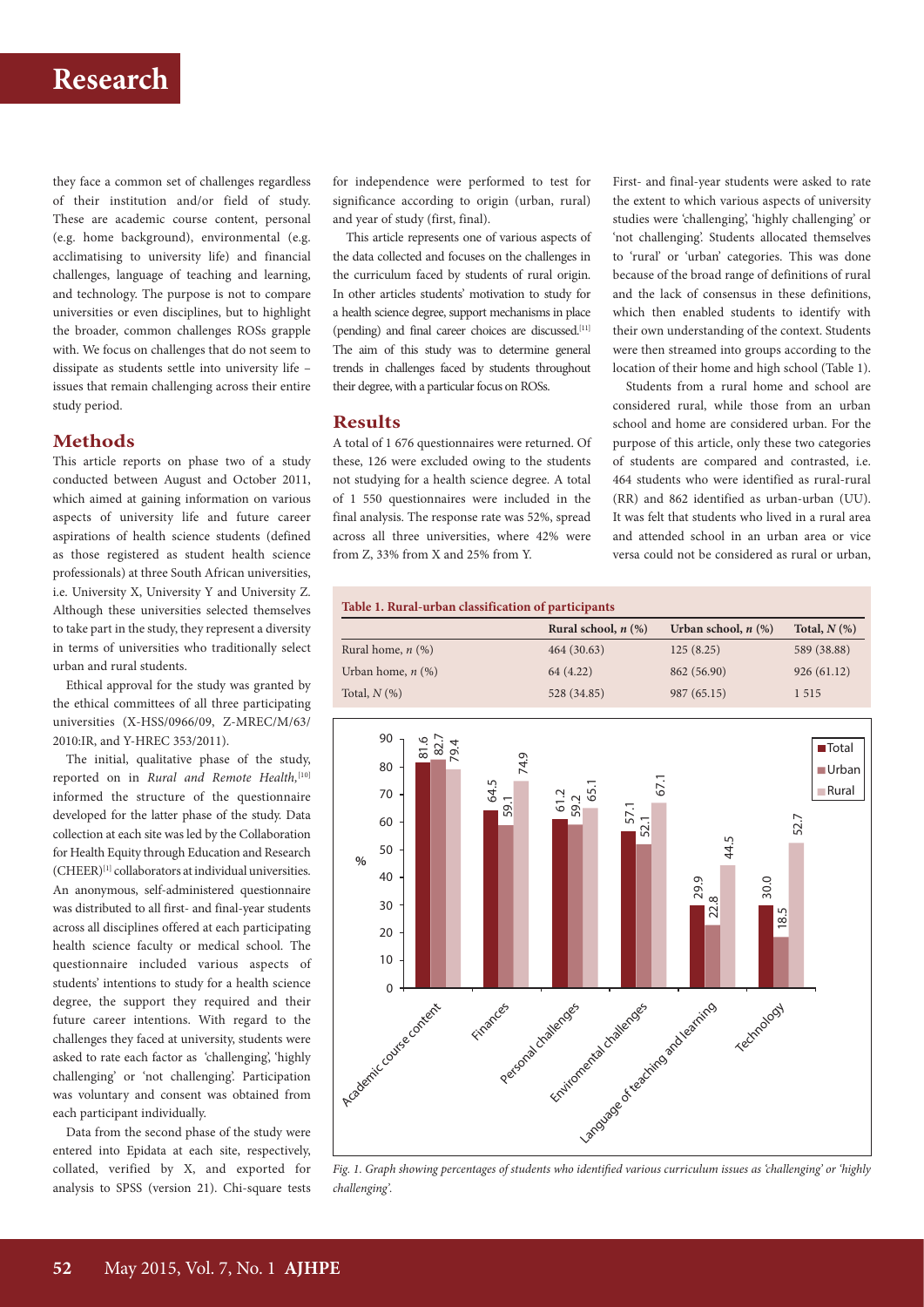# **Research**

based on their exposure to or immersion in both contexts. They were therefore excluded for the analysis.

The chart in Fig. 1 indicates that academic course content was reported to be the most challenging and technology the least challenging. Although the chart includes both urban and rural students, the majority of students who found these aspects challenging or highly challenging were ROSs.

The purpose of the analysis was to investigate differences between students according to base (rural/urban) and year (first/final). The tests discussed were based on the Pearson  $\chi^2$  test. These tests were used to compare challenges between rural and urban students, depending on their year of study. A small  $\chi^2$  value indicates that the challenge and factor of interest are not related. A sufficiently large  $\chi^2$  value indicates that the challenge and factor of interest are significantly related. The smaller the *p*-value, the more significantly the challenge is related to the factor of interest. As can be seen from Table 2, all results are statistically significant, other than the difference found in the challenge posed by the academic course content for finalyear students. The level to which the results are statistically significant is indicated in the key below the table. In addition, ROSs were almost five times more likely than their urban counterparts to find technology a challenge (5.38:1 odds ratio).

When comparing the differences between first- and final- year students, depending on their origin, both the academic course content and personal challenges were less challenging for both rural and urban students by the time they reached their final year, as can be seen in Table 3. There is no statistically significant difference in the challenges posed by the language of teaching and learning, technology and finances from first to final year. However, for rural students, technology is a challenge throughout their studies, as indicated by the  $\chi^2$  *p*-value of 0.114. While urban students in their final year found the environment less challenging, rural students did not.

Although this is a cross-sectional study and not a longitudinal cohort from first to final year, first- and final-year students found the aspects of university life under discussion to be challenging.

Table 2. Results of  $\chi^2$  tests comparing rural and urban students, depending on their year **of study**

|                                                                                                  | <b>First year</b> |                    | <b>Final year</b> |                    |
|--------------------------------------------------------------------------------------------------|-------------------|--------------------|-------------------|--------------------|
| Challenge                                                                                        | $\chi^2$          | $p$ -value         | $\chi^2$          | $p$ -value         |
| Environmental changes                                                                            | 30.685            | 0.000 <sup>†</sup> | 20.039            | $0.000^{\dagger}$  |
| Language of teaching and learning                                                                | 33.652            | $0.000*$           | 24.808            | $0.000^{\dagger}$  |
| Technology                                                                                       | 104.553           | 0.000 <sup>†</sup> | 54.965            | 0.000 <sup>†</sup> |
| Finances                                                                                         | 36.038            | 0.000 <sup>†</sup> | 19.024            | 0.000 <sup>†</sup> |
| Academic course content                                                                          | 5.574             | $0.062*$           | 2.992             | 0.224              |
| Personal changes                                                                                 | 13.269            | $0.001^+$          | 5.086             | $0.079*$           |
| 'Significant at the 10% level of significance.<br>Significant at the 0.1% level of significance. |                   |                    |                   |                    |

Table 3. Results of  $χ²$  tests comparing first- and final-year students, depending on their origin

|                                                                                                 | Rural    |                      | Urban    |                   |
|-------------------------------------------------------------------------------------------------|----------|----------------------|----------|-------------------|
| Challenge                                                                                       | $\chi^2$ | $p$ -value           | $\chi^2$ | $p$ -value        |
| Environmental changes                                                                           | 4.261    | 0.119                | 6.218    | $0.045^{\dagger}$ |
| Language of teaching and learning                                                               | 0.817    | 0.665                | 2.504    | 0.286             |
| Technology                                                                                      | 4.337    | 0.114                | 3.233    | 0.199             |
| Finances                                                                                        | 0.610    | 0.737                | 0.153    | 0.926             |
| Academic course content                                                                         | 5.888    | $0.053*$             | 8.204    | $0.017^{\dagger}$ |
| Personal changes                                                                                | 6.492    | $0.039$ <sup>t</sup> | 7.064    | $0.029^{\dagger}$ |
| *Significant at the 10% level of significance.<br>'Significant at the 5% level of significance. |          |                      |          |                   |

#### **Discussion**

The importance of improving retention of health science and medical students of rural origin is well documented.<sup>[2]</sup> The literature suggests that students most at risk of drop-out, or non-persistence, are from disadvantaged backgrounds.[11] Globally, ROSs are often from disadvantaged backgrounds. This is also true in SA, where 'rurality' typically implies disadvantaged, both socioeconomically and educationally. The results of this study confirm that it is indeed the ROS who finds the environment, language of teaching and learning, technology, finances, academic course content and personal challenges more challenging than urban-origin students.

ROSs continue to find most of these aspects challenging throughout their studies. Primary and secondary schooling in rural areas does not adequately prepare them for tertiary education, resulting in these students being at high risk of academic failure.<sup>[12,13]</sup> The abovementioned results show that urban and rural students found the academic course content most challenging. There was no significant difference between how rural and urban students perceived the challenge. However, final-year rural and urban students reported that they found academic course content less challenging than in the first year. This may be indicative of the adjustment of both groups to academic discourse and university life in general, development of professional identity over the course of their studies or even success of the various academic development and student support initiatives.<sup>[14]</sup> Traditionally, such initiatives focus on the academic needs of students, without consideration of the link between poor academic performance and other institutional challenges. It would be imprudent to ignore the impact of these challenges on academic performance.<sup>[15]</sup>

Personal challenges were seen to pose more of a problem for rural than urban students, regardless of the year of study. However, for both groups the challenge of personal life was greater in the first year of study. In the case of final-year students, there was no significant difference between rural- and urban-origin students. This could imply that by their final year all students had found ways of dealing with various personal challenges. Nevertheless, personal challenges were ranked as one of the top three challenges in general while studying for a tertiary degree, with 61% of all students perceiving these to be challenging or highly challenging. The impact on other issues, such as academic studies and